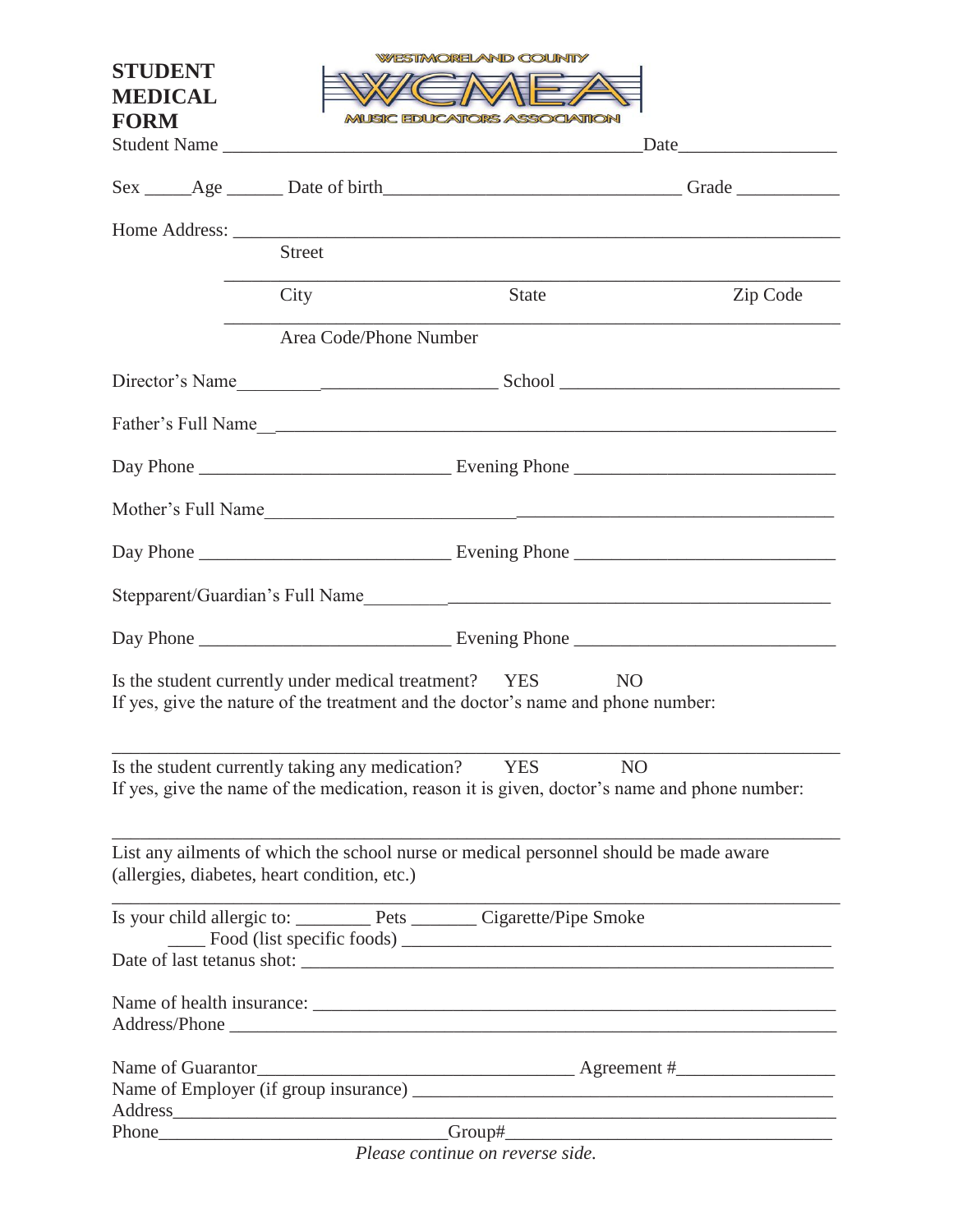## **FIRST AID/EMERGENCY TREATMENT AUTHORIZATION Westmoreland County Music Educators Association**

|                           | If the school or festival host cannot contact either parent/guardian, please list two relatives or<br>friends who would have the authority to advise us regarding your child:                                                                                                                                                                                                                                                                                                                                                                                                                                                                                                                                                                                                                                                                                                                 |                              |                |
|---------------------------|-----------------------------------------------------------------------------------------------------------------------------------------------------------------------------------------------------------------------------------------------------------------------------------------------------------------------------------------------------------------------------------------------------------------------------------------------------------------------------------------------------------------------------------------------------------------------------------------------------------------------------------------------------------------------------------------------------------------------------------------------------------------------------------------------------------------------------------------------------------------------------------------------|------------------------------|----------------|
|                           |                                                                                                                                                                                                                                                                                                                                                                                                                                                                                                                                                                                                                                                                                                                                                                                                                                                                                               |                              |                |
|                           | Address Phone Phone Phone Phone Phone Phone Phone Phone Phone Phone Phone Phone Phone Phone Phone Phone Phone Phone Phone Phone Phone Phone Phone Phone Phone Phone Phone Phone Phone Phone Phone Phone Phone Phone Phone Phon                                                                                                                                                                                                                                                                                                                                                                                                                                                                                                                                                                                                                                                                |                              |                |
|                           |                                                                                                                                                                                                                                                                                                                                                                                                                                                                                                                                                                                                                                                                                                                                                                                                                                                                                               |                              |                |
|                           | Address Phone Phone Phone Phone Phone Phone Phone Phone Phone Phone Phone Phone Phone Phone Phone Phone Phone Phone Phone Phone Phone Phone Phone Phone Phone Phone Phone Phone Phone Phone Phone Phone Phone Phone Phone Phon                                                                                                                                                                                                                                                                                                                                                                                                                                                                                                                                                                                                                                                                |                              |                |
|                           | If none of the above can be reached by phone, WHAT DO YOU WISH THE SCHOOL OR<br><b>FESTIVAL HOST OR TEACHER TO DO</b> in case your child is sick or injured?                                                                                                                                                                                                                                                                                                                                                                                                                                                                                                                                                                                                                                                                                                                                  |                              |                |
|                           | If EMERGENCY TREATMENT is required, may the school authorities, festival host, or<br>designee use their own judgment in sending your child to a hospital or doctor most easily<br>accessible before the parent/guardian can be reached?                                                                                                                                                                                                                                                                                                                                                                                                                                                                                                                                                                                                                                                       | N <sub>O</sub><br><b>YES</b> |                |
|                           |                                                                                                                                                                                                                                                                                                                                                                                                                                                                                                                                                                                                                                                                                                                                                                                                                                                                                               |                              |                |
|                           | It is understood that in the final disposition of an emergency case, the judgment of the school<br>authorities will prevail. The recommendation of the parent/guardian, as indicated above, will be<br>respected as far as possible. If at any time the above information must be changed, I will notify<br>my child's music director/or festival host director in writing. It is understood and agreed that the<br>child and his/her parent/guardian shall hold harmless the Westmoreland County Music Educators<br>Association, the host school district, and any registered nurse employed by WCMEA, from any<br>and all lawsuits, claims, demands, expenses or costs arising out of the administration of or failure<br>to administer first aid or emergency treatment to the child while in attendance at a WCMEA<br>sponsored musical program or festival, including practice sessions. |                              |                |
|                           | Signature of parent or guardian                                                                                                                                                                                                                                                                                                                                                                                                                                                                                                                                                                                                                                                                                                                                                                                                                                                               | Date                         |                |
| copies as needed.         | The school nurse <b>cannot</b> administer any medication (including over the counter medication such<br>as Tylenol, Ibuprofen, etc.) unless your doctor fills out a separate document for EACH<br>medication you would like to have on hand for your child. The form is attached. You may make                                                                                                                                                                                                                                                                                                                                                                                                                                                                                                                                                                                                |                              |                |
|                           | Do you grant permission to have this medical form provided to the nurse on call? Yes                                                                                                                                                                                                                                                                                                                                                                                                                                                                                                                                                                                                                                                                                                                                                                                                          |                              | N <sub>0</sub> |
| PARENT/GUARDIAN SIGNATURE |                                                                                                                                                                                                                                                                                                                                                                                                                                                                                                                                                                                                                                                                                                                                                                                                                                                                                               | <b>STUDENT SIGNATURE</b>     |                |
|                           |                                                                                                                                                                                                                                                                                                                                                                                                                                                                                                                                                                                                                                                                                                                                                                                                                                                                                               |                              |                |

*Revised October 2014*